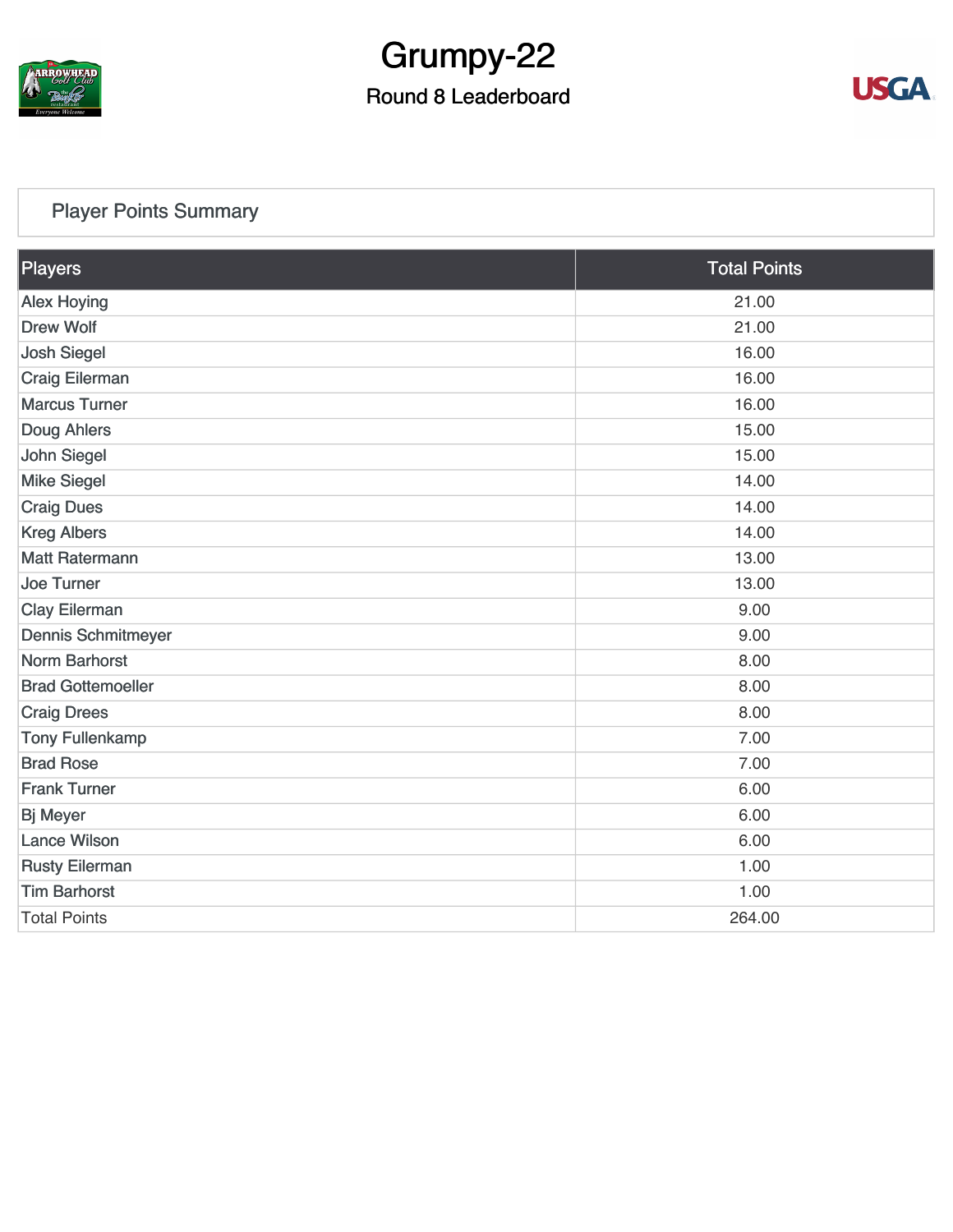

# Grumpy-22

## Round 8 Leaderboard



### [Team Points Summary](https://static.golfgenius.com/v2tournaments/team_points?league_id=8123139340541895924&round_id=8123140178932934007)

| Teams                     | <b>Total Points</b> |  |
|---------------------------|---------------------|--|
| Senior & Freshman         | 37.00               |  |
| Pig Insurance             | 29.00               |  |
| Wabash                    | 29.00               |  |
| Still No Red              | 28.00               |  |
| <b>Who Dey</b>            | 24.00               |  |
| <b>Stones Throw</b>       | 23.00               |  |
| <b>Treble Hook</b>        | 21.00               |  |
| <b>Retired Transplant</b> | 20.00               |  |
| Smith & Jones             | 16.00               |  |
| <b>Got Nothin</b>         | 15.00               |  |
| No Bush                   | 15.00               |  |
| Roomies                   | 7.00                |  |
| <b>Total Points</b>       | 264.00              |  |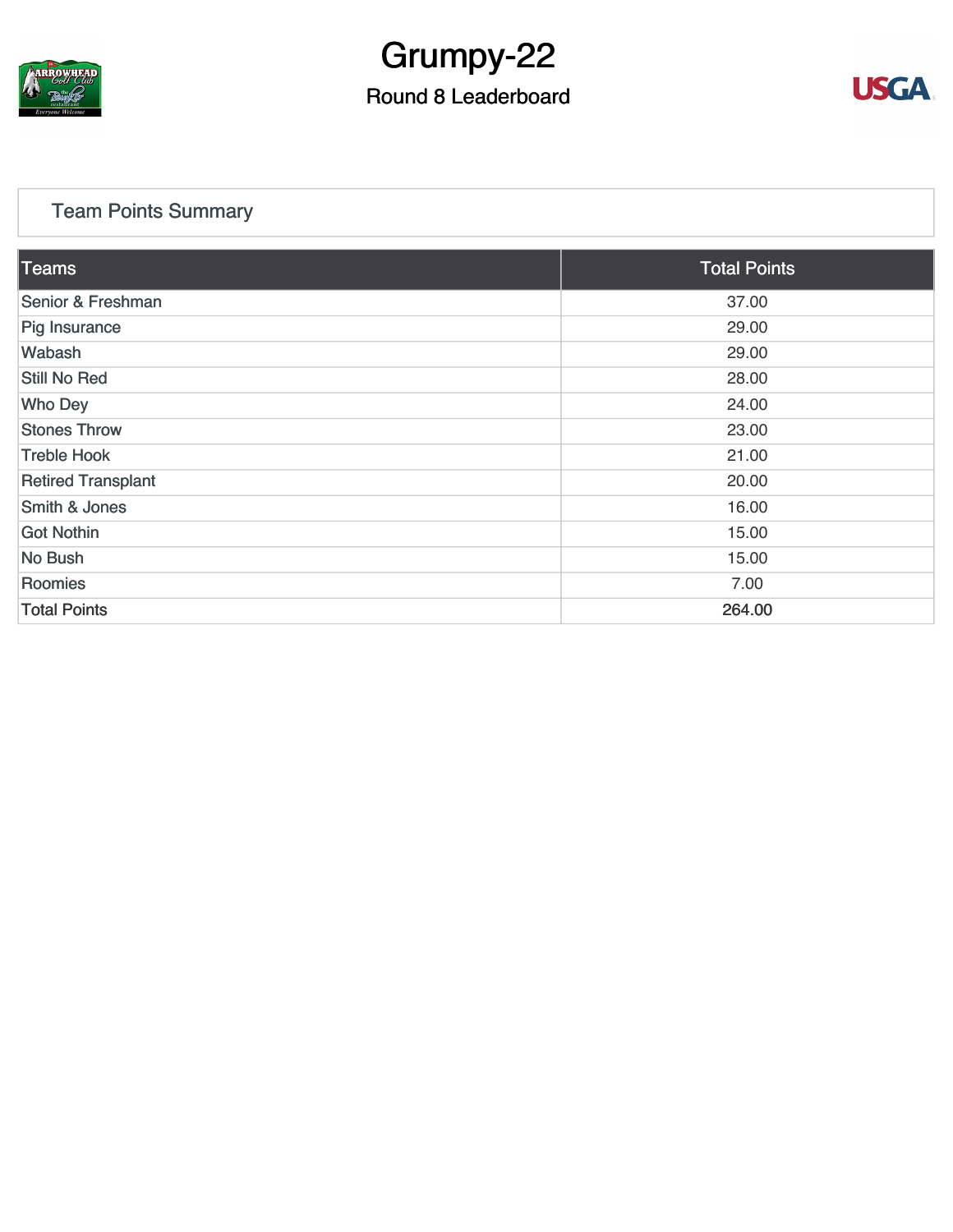

## Grumpy-22 Round 8 Leaderboard



## [League Play](https://static.golfgenius.com/v2tournaments/8123149400630371496?called_from=&round_index=8)

| <b>Points</b>                         | Player                                        | Match       | Player                                   | <b>Points</b> |  |  |
|---------------------------------------|-----------------------------------------------|-------------|------------------------------------------|---------------|--|--|
| 16.00                                 | <b>Who Dey (Craig Eilerman)</b>               | $3 & 2$     | <b>Retired Transplant (Lance Wilson)</b> | 6.00          |  |  |
| 8.00                                  | Who Dey (Craig Drees)                         | 1 up        | <b>Retired Transplant (Mike Siegel)</b>  | 14.00         |  |  |
| 8.00                                  | <b>Stones Throw (Brad Gottemoeller)</b>       | 2 & 1       | <b>Treble Hook (Craig Dues)</b>          | 14.00         |  |  |
| 15.00                                 | <b>Stones Throw (John Siegel)</b>             | 2 up        | <b>Treble Hook (Brad Rose)</b>           | 7.00          |  |  |
| $\overline{21.00}$                    | <b>Wabash (Alex Hoying)</b>                   | 5 & 4       | No Bush (Rusty Eilerman)                 | 1.00          |  |  |
| 8.00                                  | <b>Wabash (Norm Barhorst)</b>                 | 1 up        | No Bush (Kreg Albers)                    | 14.00         |  |  |
| 6.00                                  | Got Nothin (Bj Meyer)                         | 2 & 1       | Pig Insurance (Josh Siegel)              | 16.00         |  |  |
| 9.00                                  | <b>Got Nothin (Clay Eilerman)</b>             | 2 up        | Pig Insurance (Matt Ratermann)           | 13.00         |  |  |
| 9.00                                  | <b>Smith &amp; Jones (Dennis Schmitmeyer)</b> | <b>Tied</b> | Still No Red (Joe Turner)                | 13.00         |  |  |
| 7.00                                  | Smith & Jones (Tony Fullenkamp)               | <b>Tied</b> | Still No Red (Doug Ahlers)               | 15.00         |  |  |
| 16.00                                 | Senior & Freshman (Marcus Turner)             | $3&8&2$     | Roomies (Frank Turner)                   |               |  |  |
| 21.00                                 | Senior & Freshman (Drew Wolf)                 | 5 & 3       | Roomies (Tim Barhorst)                   | 1.00          |  |  |
| <b>Total Points Allocated: 264.00</b> |                                               |             |                                          |               |  |  |